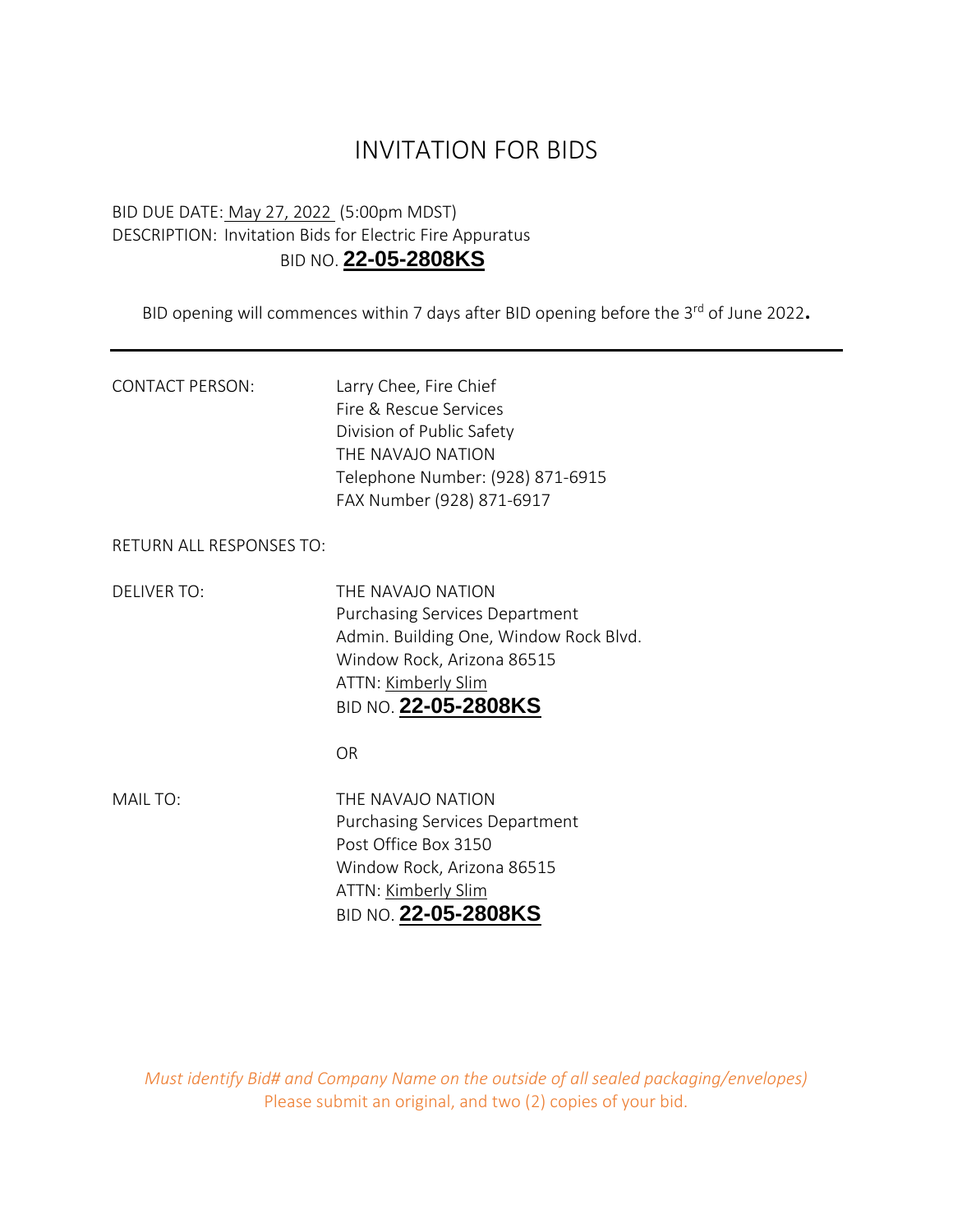## NAVAJO NATION FIRE AND RESCUE SERVICES BID SPECIFICATIONS FOR Ergonomic Electric Fire Apparatus

1. INTENT: The intent of this solicitation is to purchase an ergonomic electric fire apparatus for the Navajo Nation Fire & Rescue Services.

## 2. MINIMUM QUALIFICATIONS:

- Vendor must be an authorized factory distributor/dealer for the manufacturer.
- Vendor must have local repair shop located within (300) miles of Navajo Nation Fire & Rescue Services and within the State of Arizona.
- Vendor must have EVT-certified technicians.
- 3. MINIMUM SPECIFICATION: Vendor shall provide an electric fire apparatus, according to the specifications contained herein. Electric fire apparatus must solely be driven off electric with a backup source of either a combustion driven generator or small diesel engine that meets NFPA standards on performance and pumping operations. Electric fire apparatus must also be able to store equipment necessary to meet NFPA standards for a rescue pumper and meet all DOT standards operating on any North American roadway.
	- Water pump must be capable of flowing 1250 GPM and include pump and roll
	- Wheelbase must not exceed 175''
	- Overall length not to exceed 32'
	- Overall width must not exceed 94" (excluding mirrors)
	- Total vehicle height will not exceed 10' under normal driving conditions
	- Vehicle must be all wheel drive
	- Vehicle must have adjustable suspension height for off road operation
	- Vehicle shall include option for all wheel steering
	- Vehicle shall include a backup diesel range extender to recharge batteries when necessary
	- Storage for 1000' of 4" supply hose
	- Storage for 400' of 2.5" hose
	- Storage for (2) 200' of 1.75" Speedlays
	- (1) preconnected 2.5" hosebed discharge
	- 800 GPM electric roof turret
	- 500 gallon water tank
	- Vehicle must have provision for High Pressure Pump
	- Foam System with 25 gallon foam/agent tank
	- Vehicle must be unibody in design. No exceptions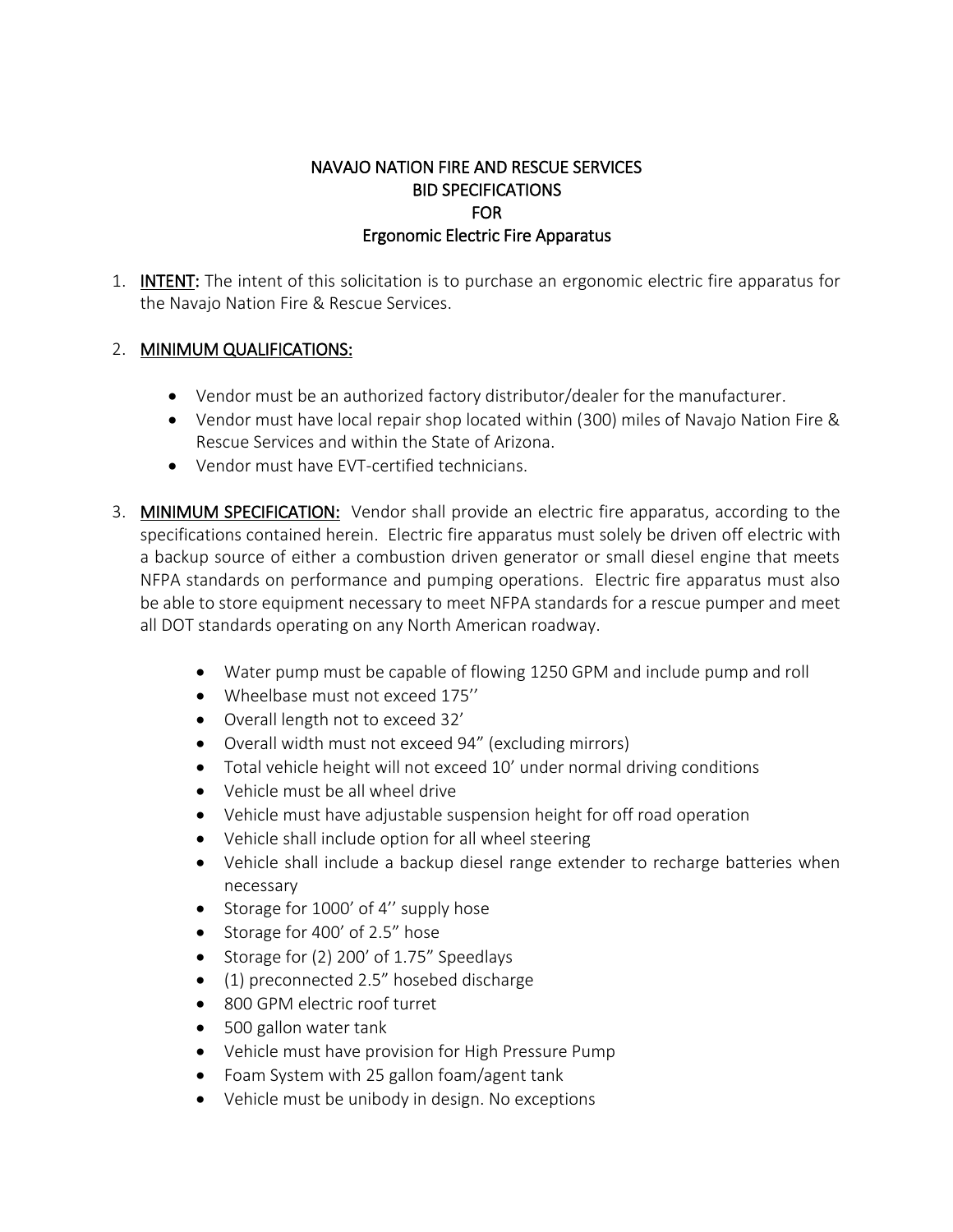- Crew Cab shall not be spacially isolated from the cockpit for enhanced crew communcation
- Vehicle must have rotatable officer and driver seats for enhanced crew communication
- Must have a mobile Benidix King two way radio install at the front crew cab
- Must have six portable Benidix King radios install with a stationary charging station
- Must have a complete Laptop installed at the front crew cab.
- Vehicle must have a single piece windshield for improved visiblity
- Ladder Storage
	- o (1) 24' 2 section extension ladder
	- o (1) 14' roof ladder
	- o (1) 10' attic ladder
- Minimum five-year bumper to bumper warranty.
- 5. FACTORY STANDARDS: Electric fire apparatus shall be new and unused factory standard unless otherwise stated herein, and shall not have been operated, driven or caravanned in delivery to the Navajo Nation Fire & Rescue Services. Electric fire apparatus shall come equipped with all standard factory fittings, trim and accessories, unless otherwise noted in the specifications.
- 6. COMPLIANCE WITH SPECIFICATIONS: Vendor shall state the make and model number of the electric fire apparatus it is offering. The proposal shall include sufficient descriptions, technical details, specifications, and information, to enable the Navajo Nation Fire & Rescue Services to fairly and completely evaluate the electric fire apparatus offered. Failure to include this information may cause rejection of the proposal.

Specifications are the minimum acceptable unless otherwise noted.

If Vendor is only able to meet the Specifications by modification of the electric fire apparatus offered, then as part of the Vendor's proposal, the Vendor shall state in writing that it cannot meet the Specifications and list the modification that it will have to make.

The electric fire apparatus shall comply with the specifications at the time of delivery. Prior to acceptance of the electric fire apparatus and payment of the invoice, Navajo Nation Fire & Rescue Services shall inspect the fire apparatus against the specifications. The electric fire apparatus shall meet or exceed all specifications ("Acceptance").

7. EXPERIMENTAL EQUIPMENT: Supplier shall furnish equipment that is established as reliable through successful operation. Any experimental or unproven design is not acceptable. Navajo Nation Fire & Rescue Services will be the sole judge in determining acceptability of equipment offered.